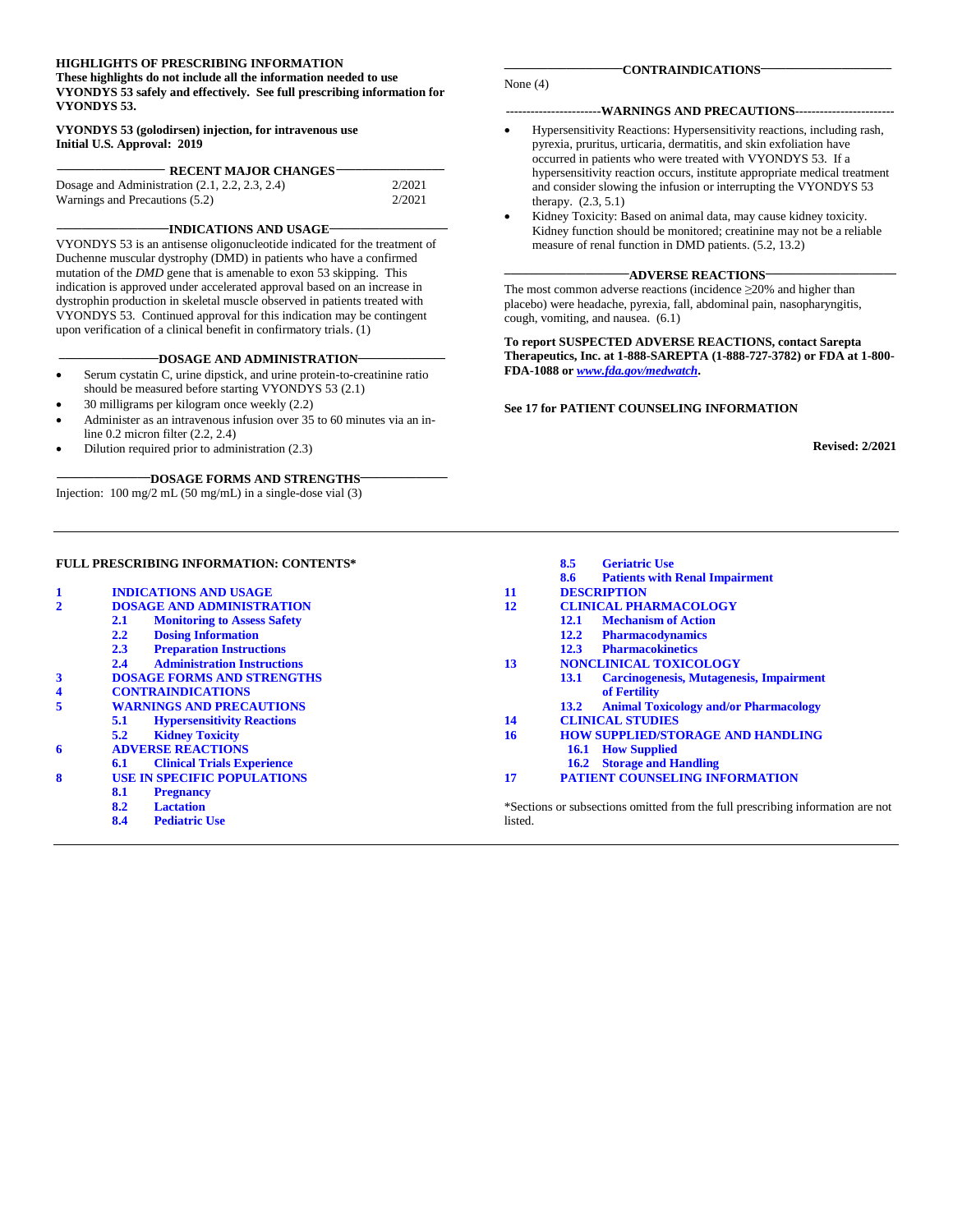## **FULL PRESCRIBING INFORMATION**

## <span id="page-1-0"></span>**1 INDICATIONS AND USAGE**

VYONDYS 53 is indicated for the treatment of Duchenne muscular dystrophy (DMD) in patients who have a confirmed mutation of the *DMD* gene that is amenable to exon 53 skipping. This indication is approved under accelerated approval based on an increase in dystrophin production in skeletal muscle observed in patients treated with VYONDYS 53 *[see Clinical Studies (14)]*. Continued approval for this indication may be contingent upon verification of a clinical benefit in confirmatory trials.

## <span id="page-1-1"></span>**2 DOSAGE AND ADMINISTRATION**

### <span id="page-1-2"></span>**2.1 Monitoring to Assess Safety**

Serum cystatin C, urine dipstick, and urine protein-to-creatinine ratio should be measured before starting VYONDYS 53. Consider measurement of glomerular filtration rate prior to initiation of VYONDYS 53. Monitoring for kidney toxicity during treatment is recommended. Obtain the urine samples prior to infusion of VYONDYS 53 or at least 48 hours after the most recent infusion *[see Warnings and Precautions (5.2)].*

### <span id="page-1-3"></span>**2.2 Dosing Information**

The recommended dosage of VYONDYS 53 is 30 milligrams per kilogram administered once weekly as a 35 to 60-minute intravenous infusion via an in-line 0.2 micron filter.

If a dose of VYONDYS 53 is missed, it may be administered as soon as possible after the scheduled dose.

### <span id="page-1-4"></span>**2.3 Preparation Instructions**

VYONDYS 53 is supplied in single-dose vials as a preservative-free concentrated solution that requires dilution prior to administration. Parenteral drug products should be inspected visually for particulate matter and discoloration prior to administration, whenever solution and container permit. Use aseptic technique.

- a. Calculate the total dose of VYONDYS 53 to be administered based on the patient's weight and the recommended dose of 30 milligrams per kilogram. Determine the volume of VYONDYS 53 needed and the correct number of vials to supply the full calculated dose.
- b. Allow the vials to warm to room temperature. Mix the contents of each vial by gently inverting 2 or 3 times. Do not shake.
- c. Visually inspect each vial of VYONDYS 53. The solution is a clear to slightly opalescent, colorless liquid, and may contain trace amounts of small, white to off-white amorphous particles. Do not use if the solution in the vials is cloudy, discolored or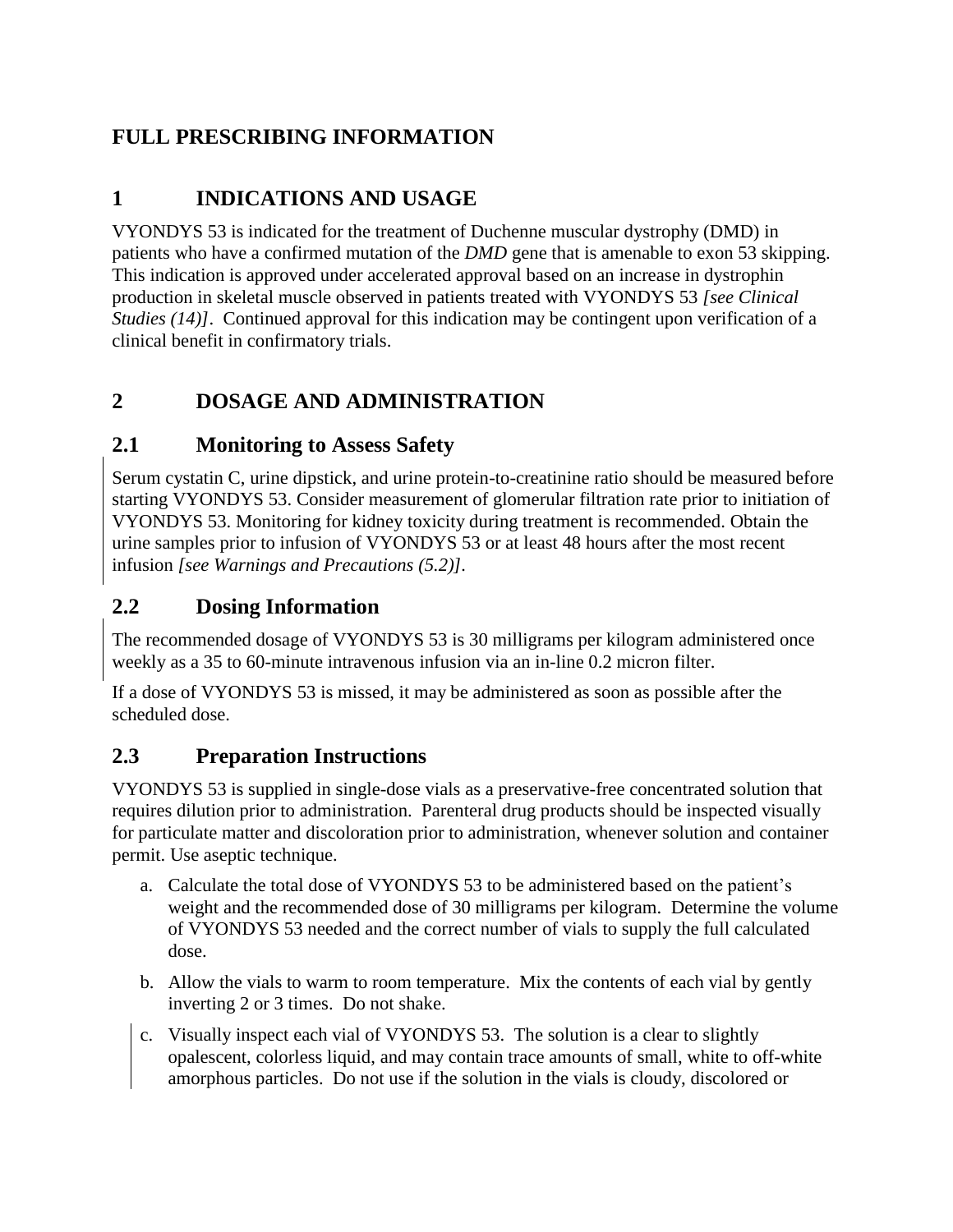contains extraneous particulate matter other than trace amounts of small, white to offwhite amorphous particles.

- d. With a syringe fitted with a 21-gauge or smaller bore non-coring needle, withdraw the calculated volume of VYONDYS 53 from the appropriate number of vials.
- e. Dilute the withdrawn VYONDYS 53 in 0.9% Sodium Chloride Injection, USP, to make a total volume of 100 to150 mL. Gently invert 2 to 3 times to mix. Do not shake. Visually inspect the diluted solution. Do not use if the solution is cloudy, discolored or contains extraneous particulate matter other than trace amounts of small, white to off-white amorphous particles.
- f. Administer the diluted solution via an in-line 0.2 micron filter.
- g. VYONDYS 53 contains no preservatives and should be administered immediately after dilution. Complete infusion of diluted VYONDYS 53 within 4 hours of dilution. If immediate use is not possible, the diluted product may be stored for up to 24 hours at  $2^{\circ}C$ to 8°C (36°F to 46°F). Do not freeze. Discard unused VYONDYS 53.

### <span id="page-2-0"></span>**2.4 Administration Instructions**

Application of a topical anesthetic cream to the infusion site prior to administration of VYONDYS 53 may be considered.

VYONDYS 53 is administered via intravenous infusion. Flush the intravenous access line with 0.9% Sodium Chloride Injection, USP, prior to and after infusion.

Infuse the diluted VYONDYS 53 over 35 to 60 minutes via an in-line 0.2 micron filter. Do not mix other medications with VYONDYS 53 or infuse other medications concomitantly via the same intravenous access line with VYONDYS 53.

If a hypersensitivity reaction occurs, consider slowing the infusion or interrupting the VYONDYS 53 therapy *[see Warnings and Precautions (5.1) and Adverse Reactions (6.1)]*.

## <span id="page-2-1"></span>**3 DOSAGE FORMS AND STRENGTHS**

VYONDYS 53 is a clear to slightly opalescent, colorless liquid, and may contain trace amounts of small, white to off-white amorphous particles, and available as:

• Injection: 100 mg/2 mL (50 mg/mL) solution in a single-dose vial

## <span id="page-2-2"></span>**4 CONTRAINDICATIONS**

None.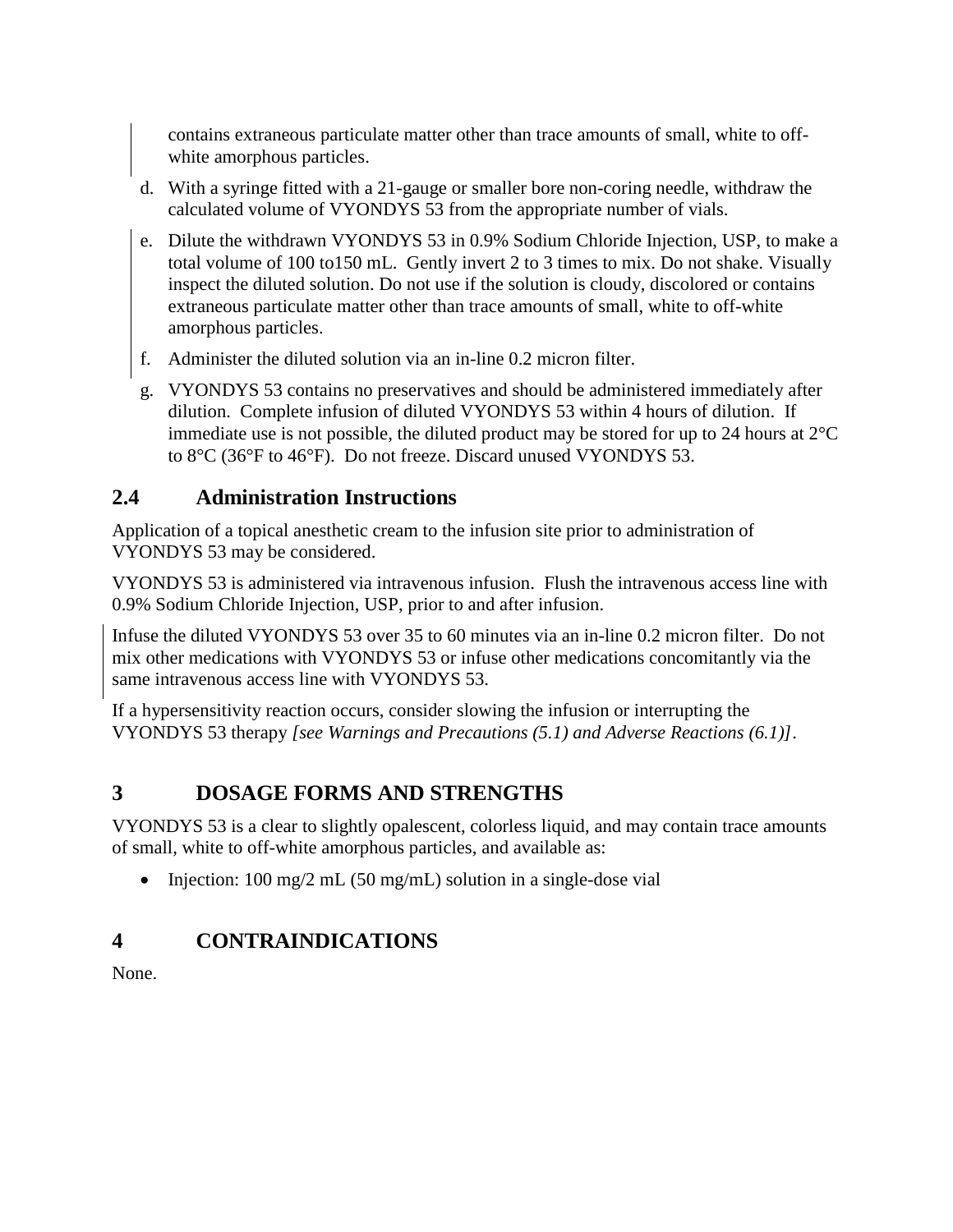## <span id="page-3-0"></span>**5 WARNINGS AND PRECAUTIONS**

### <span id="page-3-1"></span>**5.1 Hypersensitivity Reactions**

Hypersensitivity reactions, including rash, pyrexia, pruritus, urticaria, dermatitis, and skin exfoliation have occurred in VYONDYS 53-treated patients, some requiring treatment. If a hypersensitivity reaction occurs, institute appropriate medical treatment and consider slowing the infusion or interrupting the VYONDYS 53 therapy *[see Dosage and Administration (2.4)].*

## <span id="page-3-2"></span>**5.2 Kidney Toxicity**

Kidney toxicity was observed in animals who received golodirsen *[see Use in Specific Populations (8.4)]*. Although kidney toxicity was not observed in the clinical studies with VYONDYS 53, the clinical experience with VYONDYS 53 is limited, and kidney toxicity, including potentially fatal glomerulonephritis, has been observed after administration of some antisense oligonucleotides. Kidney function should be monitored in patients taking VYONDYS 53. Because of the effect of reduced skeletal muscle mass on creatinine measurements, creatinine may not be a reliable measure of kidney function in DMD patients. Serum cystatin C, urine dipstick, and urine protein-to-creatinine ratio should be measured before starting VYONDYS 53. Consider also measuring glomerular filtration rate using an exogenous filtration marker before starting VYONDYS 53. During treatment, monitor urine dipstick every month, and serum cystatin C and urine protein-to-creatinine ratio every three months. Only urine expected to be free of excreted VYONDYS 53 should be used for monitoring of urine protein. Urine obtained on the day of VYONDYS 53 infusion prior to the infusion, or urine obtained at least 48 hours after the most recent infusion, may be used. Alternatively, use a laboratory test that does not use the reagent pyrogallol red, as this reagent has the potential to cross react with any VYONDYS 53 that is excreted in the urine and thus lead to a false positive result for urine protein.

If a persistent increase in serum cystatin C or proteinuria is detected, refer to a pediatric nephrologist for further evaluation.

## <span id="page-3-3"></span>**6 ADVERSE REACTIONS**

The following serious adverse reactions are described below and elsewhere in the labeling:

• Hypersensitivity Reactions *[see Warnings and Precautions (5.1)]*

## <span id="page-3-4"></span>**6.1 Clinical Trials Experience**

Because clinical trials are conducted under widely varying conditions, adverse reaction rates observed in the clinical trials of a drug cannot be directly compared to rates in the clinical trials of another drug and may not reflect the rates observed in practice.

In the VYONDYS 53 clinical development program, 58 patients received at least one intravenous dose of VYONDYS 53, ranging between 4 mg/kg (0.13 times the recommended dosage) and 30 mg/kg (the recommended dosage). All patients were male and had genetically confirmed Duchenne muscular dystrophy. Age at study entry was 6 to 13 years. Most (86%) patients were Caucasian.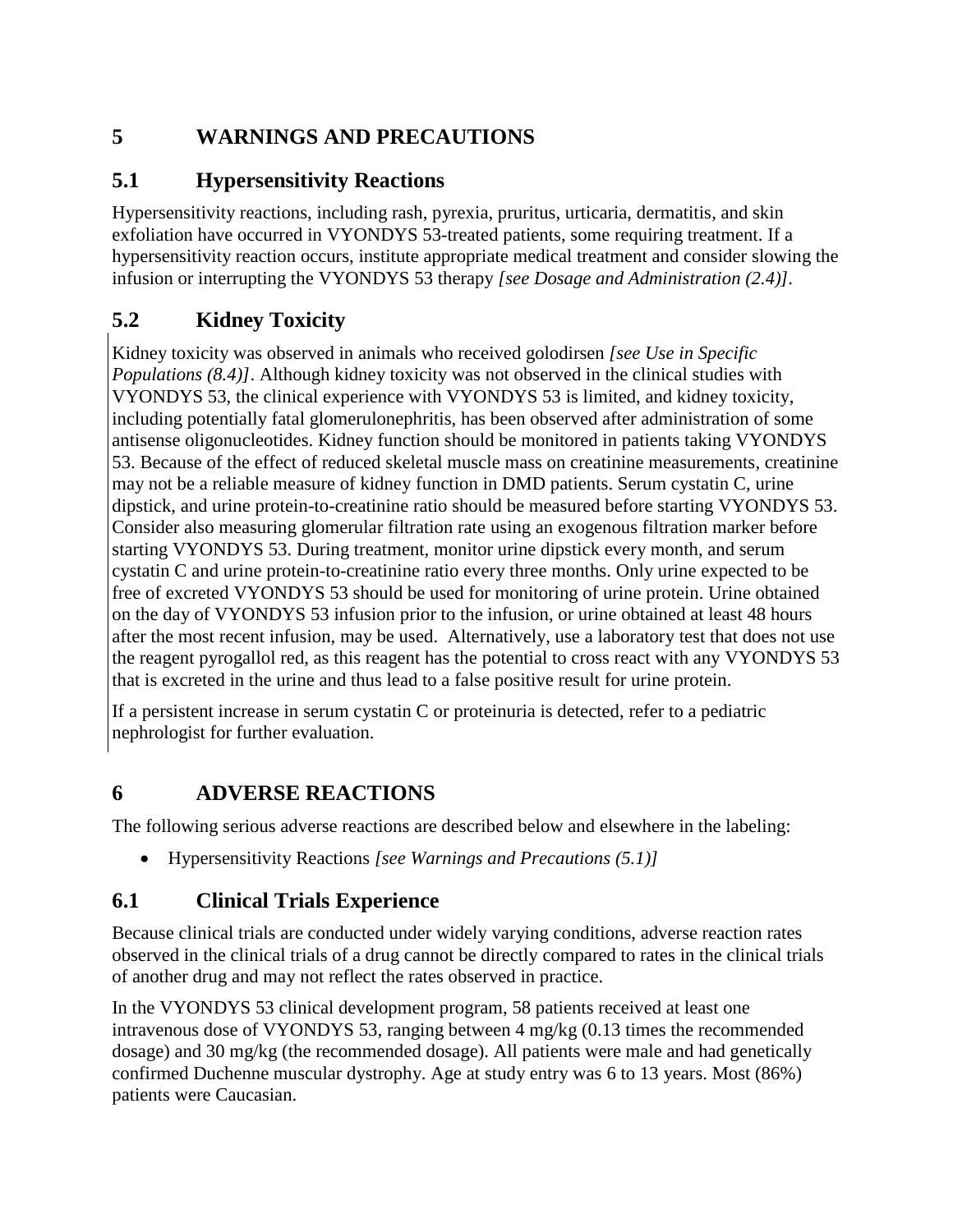VYONDYS 53 was studied in 2 double-blind, placebo-controlled studies.

In Study 1 Part 1, patients were randomized to receive once-weekly intravenous infusions of VYONDYS 53 (n=8) in four increasing dose levels from 4 mg/kg to 30 mg/kg or placebo (n=4), for at least 2 weeks at each level. All patients who participated in Study 1 Part 1 ( $n=12$ ) were continued into Study 1 Part 2, an open-label extension, during which they received VYONDYS 53 at a dose of 30 mg/kg IV once weekly *[see Clinical Studies (14)]*.

In Study 2, patients received VYONDYS 53 (n=33) 30 mg/kg or placebo (n=17) IV once weekly for up to 96 weeks, after which all patients received VYONDYS 53 at a dose of 30 mg/kg.

Adverse reactions observed in at least 20% of treated patients in the placebo-controlled sections of Studies 1 and 2 are shown in [Table](#page-4-0) 1.

<span id="page-4-0"></span>

|                                                                |  | Table 1: Adverse Reactions That Occurred in At Least 20% of VYONDYS 53-Treated |
|----------------------------------------------------------------|--|--------------------------------------------------------------------------------|
| Patients and at a Rate Greater than Placebo in Studies 1 and 2 |  |                                                                                |

|                         | <b>VYONDYS 53</b> | Placebo    |  |
|-------------------------|-------------------|------------|--|
| <b>Adverse Reaction</b> | $(N = 41)$        | $(N = 21)$ |  |
|                         | $\%$              | $\%$       |  |
| Headache                | 41                | 10         |  |
| Pyrexia                 | 41                | 14         |  |
| Fall                    | 29                | 19         |  |
| Abdominal pain          | 27                | 10         |  |
| Nasopharyngitis         | 27                | 14         |  |
| Cough                   | 27                | 19         |  |
| Vomiting                | 27                | 19         |  |
| Nausea                  | 20                | 10         |  |

Other adverse reactions that occurred at a frequency greater than 5% of VYONDYS 53-treated patients and at a greater frequency than placebo were: administration site pain, back pain, pain, diarrhea, dizziness, ligament sprain, contusion, influenza, oropharyngeal pain, rhinitis, skin abrasion, ear infection, seasonal allergy, tachycardia, catheter site related reaction, constipation, and fracture.

Hypersensitivity reactions have occurred in patients treated with VYONDYS 53 *[see Warnings and Precautions (5.1)]*.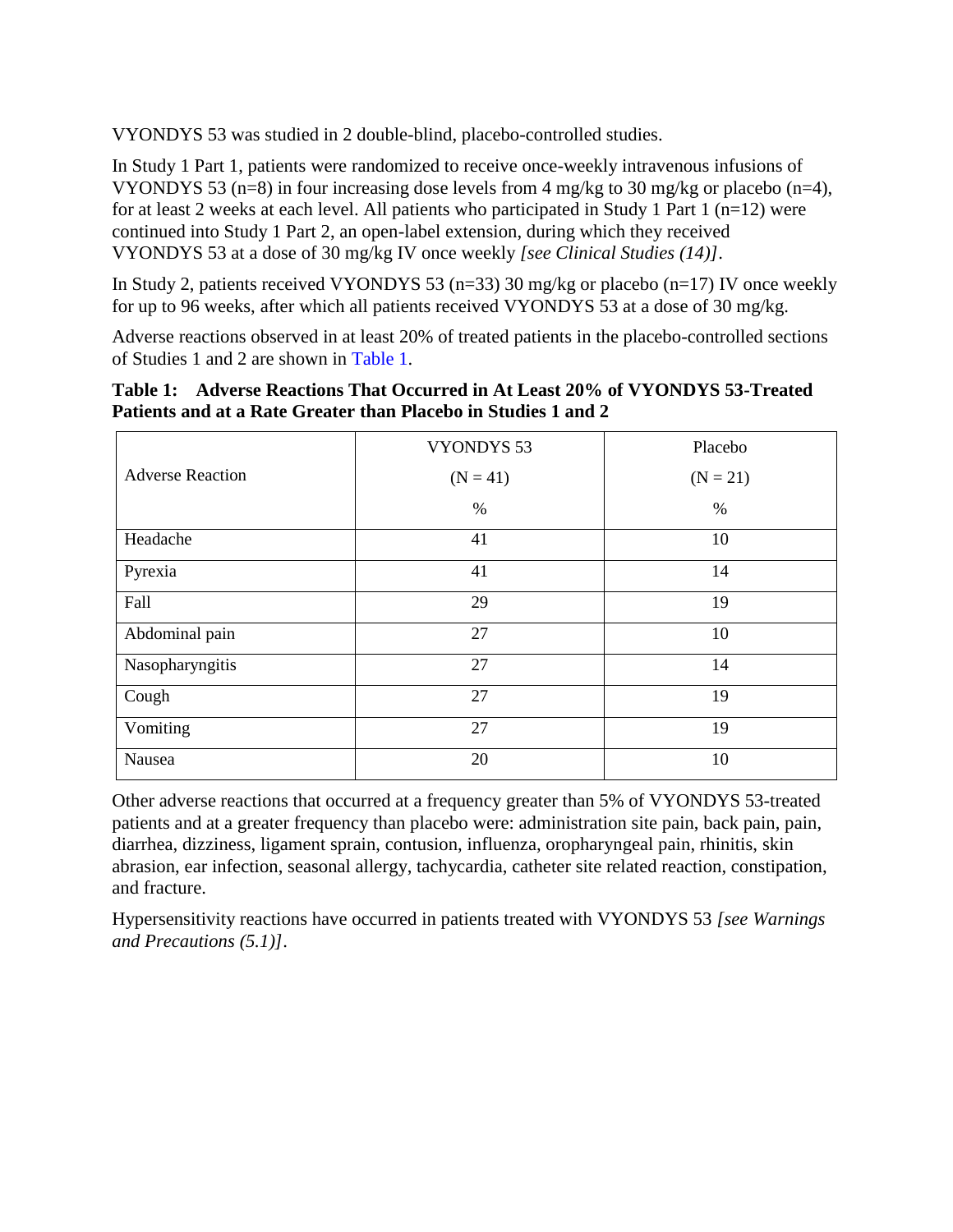## <span id="page-5-0"></span>**8 USE IN SPECIFIC POPULATIONS**

### <span id="page-5-1"></span>**8.1 Pregnancy**

#### Risk Summary

There are no human or animal data available to assess the use of VYONDYS 53 during pregnancy. In the U.S. general population, major birth defects occur in 2 to 4% and miscarriage occurs in 15 to 20% of clinically recognized pregnancies.

## <span id="page-5-2"></span>**8.2 Lactation**

#### Risk Summary

There are no human or animal data to assess the effect of VYONDYS 53 on milk production, the presence of golodirsen in milk, or the effects of VYONDYS 53 on the breastfed infant.

The developmental and health benefits of breastfeeding should be considered along with the mother's clinical need for VYONDYS 53 and any potential adverse effects on the breastfed infant from VYONDYS 53 or from the underlying maternal condition.

## <span id="page-5-3"></span>**8.4 Pediatric Use**

VYONDYS 53 is indicated for the treatment of Duchenne muscular dystrophy (DMD) in patients who have a confirmed mutation of the *DMD* gene that is amenable to exon 53 skipping, including pediatric patients *[see Clinical Studies (14)].*

Intravenous administration of golodirsen (0, 100, 300, or 900 mg/kg) to juvenile male rats once weekly for 10 weeks (postnatal days 14 to 77) did not result in postnatal developmental (e.g., neurobehavioral, immune function, or male reproductive) toxicity. However, at the highest dose tested (900 mg/kg/week), golodirsen resulted in the death of animals because of renal impairment or failure. In surviving animals (including one animal at the lowest dose tested), there was a dose-dependent increase in the incidence and severity of renal tubular effects (including degeneration/regeneration, fibrosis, vacuolation, and dilatation), which correlated with changes in clinical pathology parameters, reflecting a dose-dependent impairment of renal function. In addition, decreases in bone area, mineral content, and mineral density were observed at the highest dose tested (900 mg/kg week) but with no effect on bone growth. A noeffect dose for renal toxicity was not identified; the lowest dose tested (100 mg/kg/week) was associated with plasma exposures (AUC) approximately 2.5 times that in humans at the recommended human dose of 30 mg/kg/week.

## <span id="page-5-4"></span>**8.5 Geriatric Use**

DMD is largely a disease of children and young adults; therefore, there is no geriatric experience with VYONDYS 53.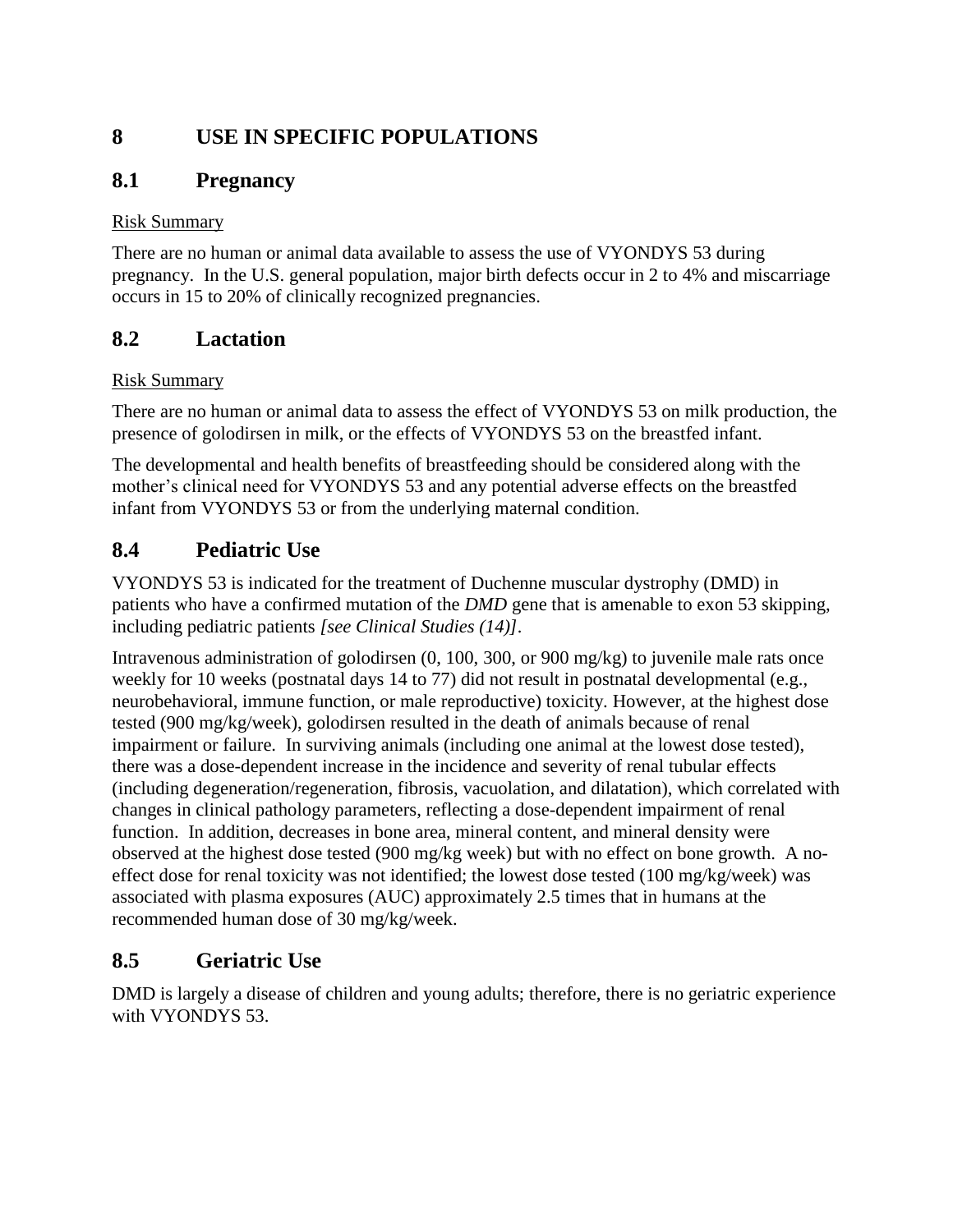### <span id="page-6-0"></span>**8.6 Patients with Renal Impairment**

Renal clearance of golodirsen is reduced in non-DMD adults with renal impairment, based on estimated glomerular filtration rate calculated using the Modification of Diet and Renal Disease (MDRD) equation *[see Clinical Pharmacology (12.3)].* However, because of the effect of reduced skeletal muscle mass on creatinine measurements in DMD patients, no specific dosage adjustment can be recommended for DMD patients with renal impairment based on estimated glomerular filtration rate. Patients with known renal function impairment should be closely monitored during treatment with VYONDYS 53.

## <span id="page-6-1"></span>**11 DESCRIPTION**

VYONDYS 53 (golodirsen) injection is a sterile, aqueous, preservative-free, concentrated solution for dilution prior to intravenous administration. VYONDYS 53 is a clear to slightly opalescent, colorless liquid, and may contain trace amounts of small, white to off-white amorphous particles. VYONDYS 53 is supplied in single-dose vials containing 100 mg golodirsen (50 mg/mL). VYONDYS 53 is formulated as an isotonic phosphate buffered saline solution with an osmolality of 260 to 320 mOSM and a pH of 7.5. Each milliliter of VYONDYS 53 contains: 50 mg golodirsen; 0.2 mg potassium chloride; 0.2 mg potassium phosphate monobasic; 8 mg sodium chloride; and 1.14 mg sodium phosphate dibasic, anhydrous, in water for injection. The product may contain hydrochloric acid or sodium hydroxide to adjust pH.

Golodirsen is an antisense oligonucleotide of the phosphorodiamidate morpholino oligomer (PMO) subclass. PMOs are synthetic molecules in which the five-membered ribofuranosyl rings found in natural DNA and RNA are replaced by a six-membered morpholino ring. Each morpholino ring is linked through an uncharged phosphorodiamidate moiety rather than the negatively charged phosphate linkage that is present in natural DNA and RNA. Each phosphorodiamidate morpholino subunit contains one of the heterocyclic bases found in DNA (adenine, cytosine, guanine, or thymine). Golodirsen contains 25 linked subunits. The sequence of bases from the 5' end to 3' end is GTTGCCTCCGGTTCTGAAGGTGTTC. The molecular formula of golodirsen is  $C_{305}H_{481}N_{138}O_{112}P_{25}$  and the molecular weight is 8647.28 daltons.

The structure of golodirsen is: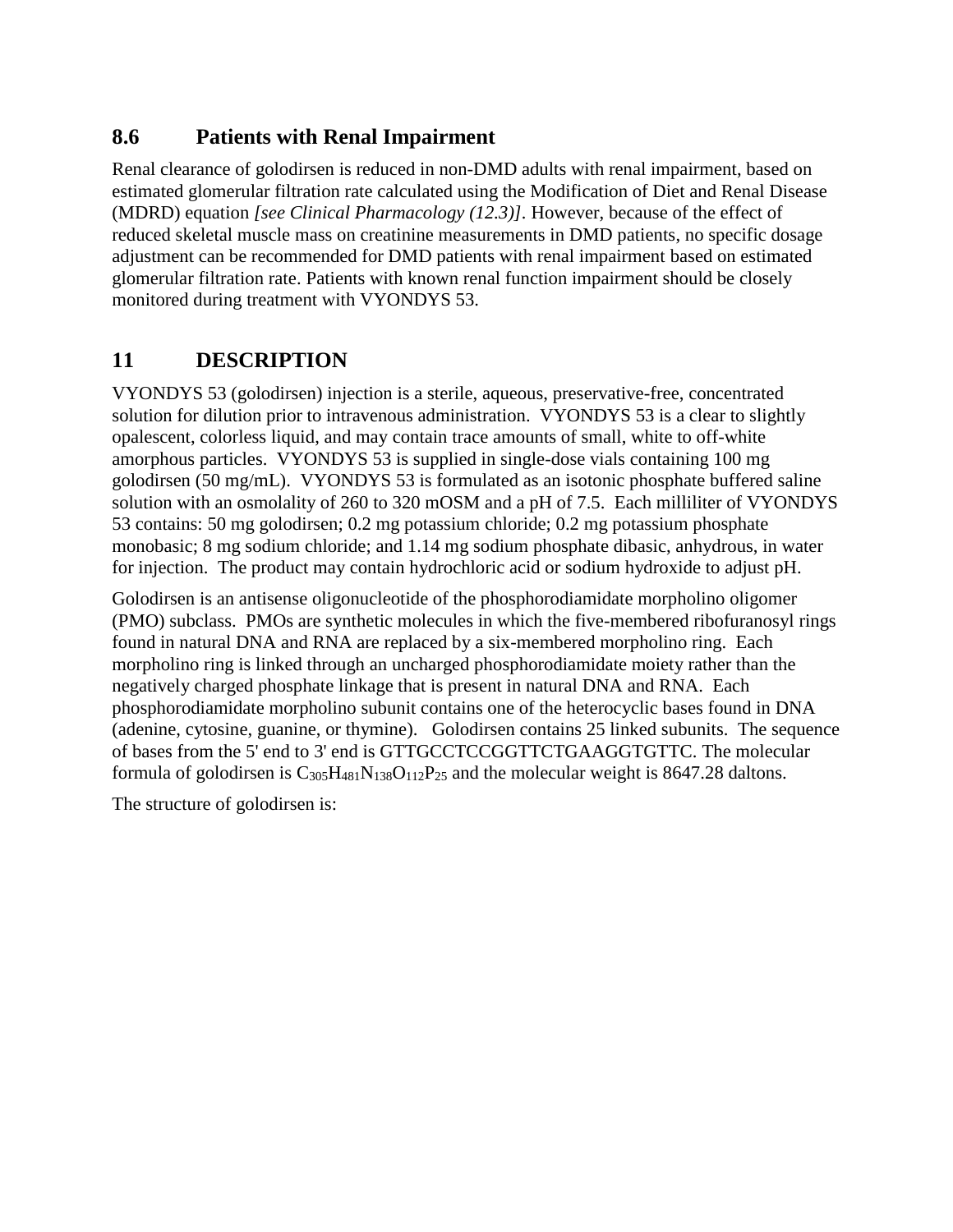

# <span id="page-7-0"></span>**12 CLINICAL PHARMACOLOGY**

### <span id="page-7-1"></span>**12.1 Mechanism of Action**

Golodirsen is designed to bind to exon 53 of dystrophin pre-mRNA resulting in exclusion of this exon during mRNA processing in patients with genetic mutations that are amenable to exon 53 skipping. Exon 53 skipping is intended to allow for production of an internally truncated dystrophin protein in patients with genetic mutations that are amenable to exon 53 skipping *[see Clinical Studies (14)].*

## <span id="page-7-2"></span>**12.2 Pharmacodynamics**

After treatment with VYONDYS 53, all patients evaluated (n=25) in Study 1 Part 2 *[see Clinical Studies (14)]* had an increase in skipping of exon 53 demonstrated by reverse transcription polymerase chain reaction (RT-PCR), compared to baseline.

In Study 1 Part 2 *[see Clinical Studies (14)],* dystrophin levels as assessed by the Sarepta western blot assay increased from 0.10% (SD 0.07) of normal at baseline to 1.02% (SD 1.03) of normal after 48 weeks of treatment with VYONDYS 53. The mean change from baseline in dystrophin after 48 weeks of treatment with VYONDYS 53 was 0.92% (SD 1.01) of normal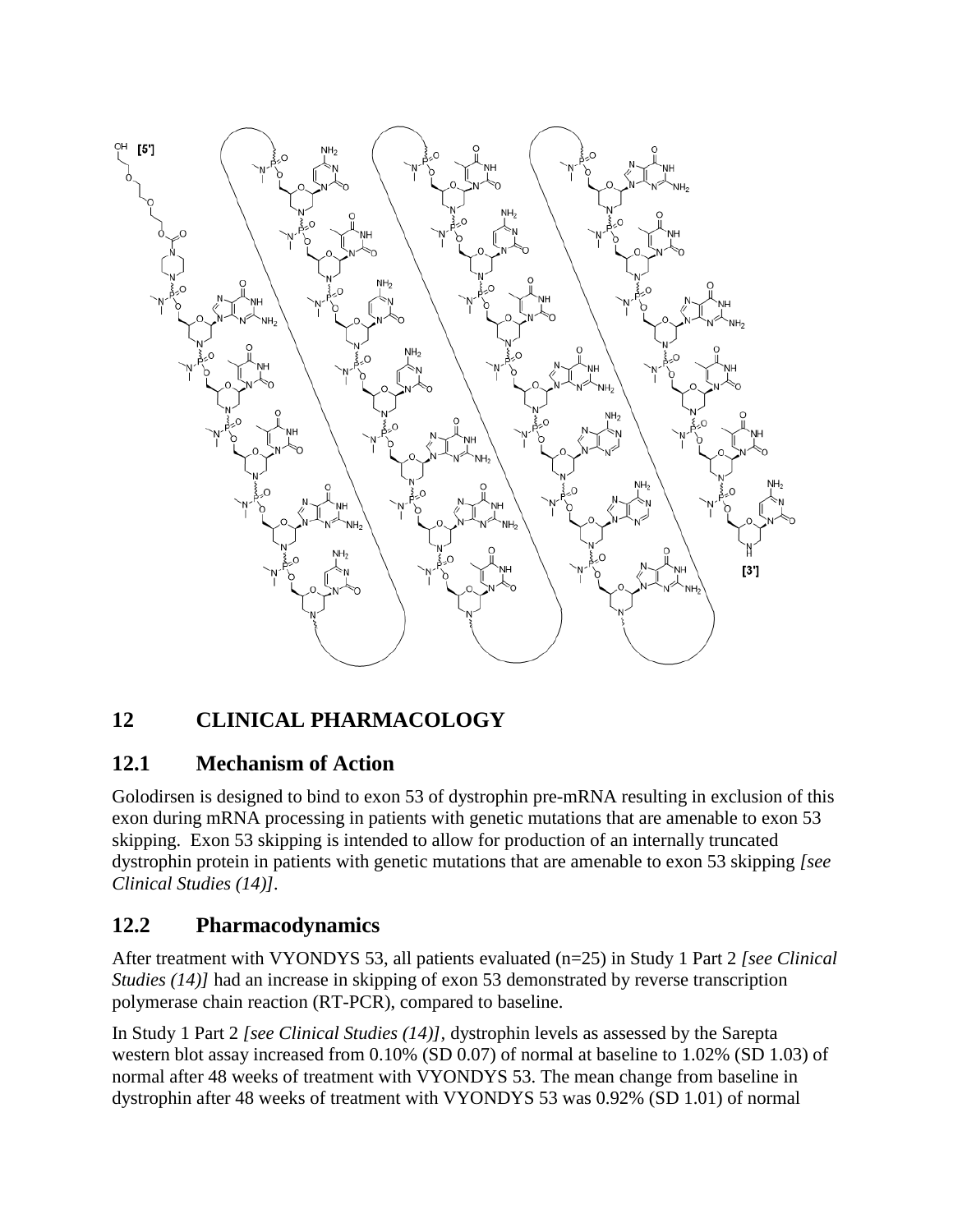levels (p<0.001); the median change from baseline was 0.88%. This increase in dystrophin protein expression positively correlated with the level of exon skipping. Dystrophin levels assessed by western blot can be meaningfully influenced by differences in sample processing, analytical technique, reference materials, and quantitation methodologies. Therefore, comparing dystrophin results from different assay protocols will require a standardized reference material and additional bridging studies.

Correct localization of truncated dystrophin to the sarcolemma in muscle fibers of patients treated with golodirsen was demonstrated by immunofluorescence staining.

## <span id="page-8-0"></span>**12.3 Pharmacokinetics**

The pharmacokinetics of golodirsen was evaluated in DMD patients following administration of intravenous doses ranging from 4 mg/kg/week to 30 mg/kg/week (i.e., recommended dosage). Golodirsen exposure increased proportionally with dose, with minimal accumulation with onceweekly dosing. Inter-subject variability (as  $\%$ CV) for C<sub>max</sub> and AUC ranged from 38% to 72%, and 34% to 44%, respectively.

#### Distribution

Steady-state volume of distribution was similar between DMD patients and healthy subjects. The mean golodirsen steady-state volume of distribution was 668 mL/kg (%CV=32.3) at a dose of 30 mg/kg. Golodirsen plasma protein binding ranged from 33% to 39% and is not concentration dependent.

#### Elimination

Golodirsen elimination half-life (SD) was 3.4 (0.6) hours, and plasma clearance was 346 mL/hr/kg at the 30 mg/kg dose.

#### Metabolism

Golodirsen is metabolically stable. No metabolites were detected in plasma or urine.

#### Excretion

Golodirsen is mostly excreted unchanged in the urine. The elimination half-life  $(t_{1/2})$  was 3.4 hours.

#### Specific Populations

*Age*:

The pharmacokinetics of golodirsen have been evaluated in male pediatric DMD patients. There is no experience with the use of VYONDYS 53 in DMD patients 65 years of age or older.

*Sex*:

Sex effects have not been evaluated; VYONDYS 53 has not been studied in female patients.

*Race*:

The potential impact of race is not known because 92% of the patients in studies were Caucasians.

#### *Patients with Renal Impairment*: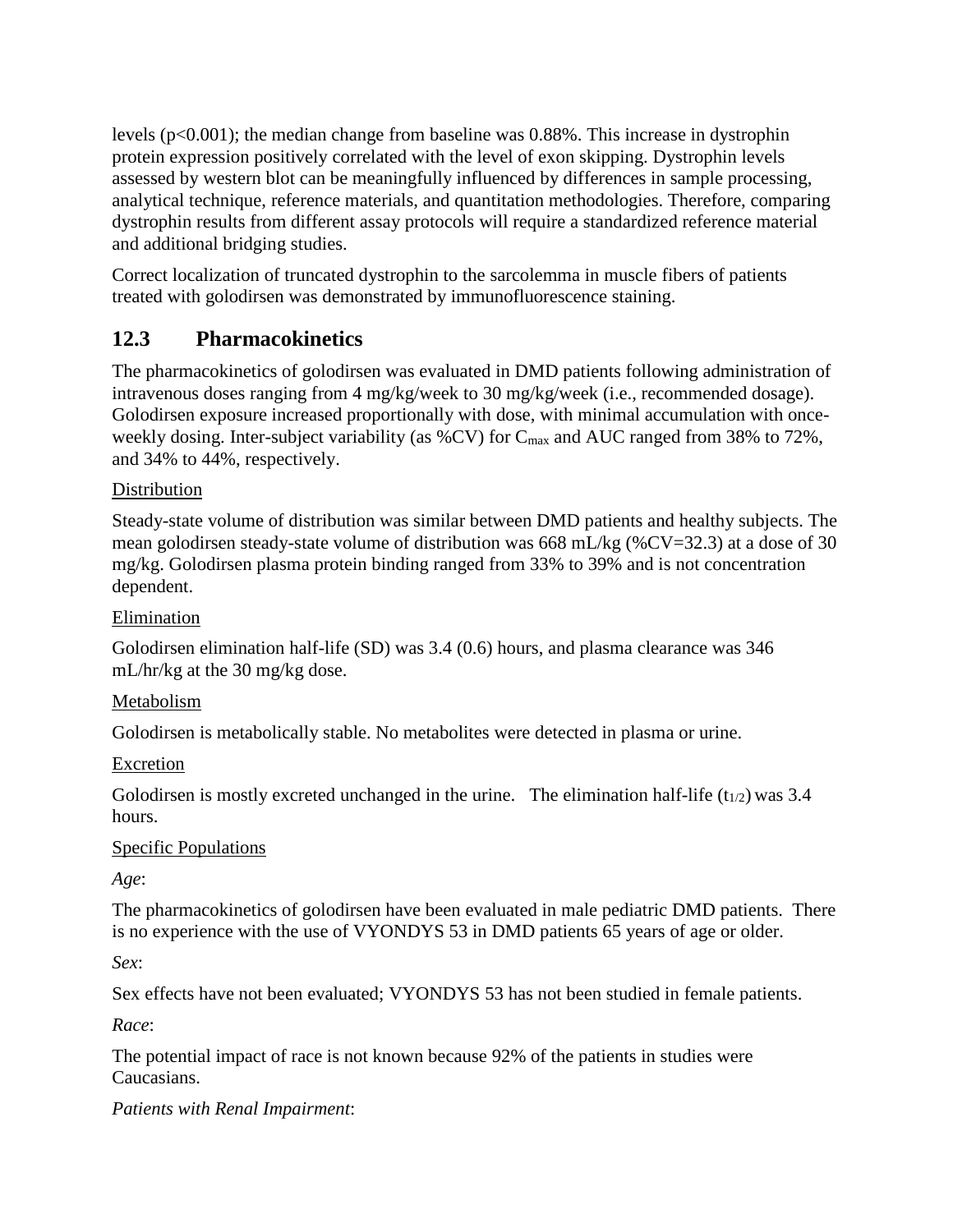The effect of renal impairment on the pharmacokinetics of golodirsen was evaluated in non-DMD subjects aged 41 to 65 years with Stage 2 chronic kidney disease (CKD) (n=8, estimated glomerular filtration rate (eGFR)  $\geq$ 60 and <90 mL/min/1.73 m<sup>2</sup>) or Stage 3 CKD (n=8, eGFR  $\geq$ 30 and <60 mL/min/1.73 m<sup>2</sup>) and matched healthy subjects (n=8, eGFR  $\geq$ 90 mL/min/1.73 m<sup>2</sup>). Subjects received a single 30 mg/kg IV dose of golodirsen.

In subjects with Stage 2 or Stage 3 CKD, exposure (AUC) increased approximately 1.2-fold and 1.9-fold, respectively. There was no change in the  $C_{\text{max}}$  in subjects with Stage 2 CKD; in subjects with Stage 3 CKD, there was a 1.2-fold increase in  $C_{\text{max}}$  compared with subjects with normal renal function. The effect of Stage 4 or Stage 5 CKD on golodirsen pharmacokinetics and safety has not been studied.

Estimated GFR values derived from MDRD equations and the threshold definitions for various CKD stages in otherwise healthy adults would not be generalizable to pediatric patients with DMD. Therefore, no specific dosage adjustment can be recommended for patients with renal impairment *[see Use in Specific Populations (8.6)].*

#### *Patients with Hepatic Impairment*:

VYONDYS 53 has not been studied in patients with hepatic impairment.

#### Drug Interaction Studies

Golodirsen did not inhibit CYP1A2, CYP2B6, CYP2C8, CYP2C9, CYP2C19, CYP2D6, or CYP3A4/5 *in vitro*. Golodirsen was a weak inducer of CYP1A2 and did not induce CYP2B6 or CYP3A4. Golodirsen was not metabolized by human hepatic microsomes and was not a substrate or strong inhibitor of any of the key human drug transporters tested (OAT1, OAT3, OCT2, OATP1B1, MATE1, P-gp, BCRP, and MRP2, OATP1B3 and MATE2-K). Based on *in vitro* data, golodirsen has a low potential for drug-drug interactions in humans.

## <span id="page-9-0"></span>**13 NONCLINICAL TOXICOLOGY**

### <span id="page-9-1"></span>**13.1 Carcinogenesis, Mutagenesis, Impairment of Fertility**

#### **Carcinogenesis**

Carcinogenicity studies have not been conducted with golodirsen.

#### Mutagenesis

Golodirsen was negative in *in vitro* (bacterial reverse mutation and chromosomal aberration in CHO cells) and *in vivo* (mouse bone marrow micronucleus) assays.

#### Impairment of Fertility

Fertility studies in animals were not conducted with golodirsen. No effects of golodirsen on the male reproductive system were observed following weekly subcutaneous administration (0, 120, 300, or 600 mg/kg to male mice or weekly intravenous administration (0, 80, 200, or 400 mg/kg) to male monkeys. Plasma exposure (AUC) at the highest doses tested in mouse and monkey are approximately 10 and 45 times that in humans at the recommended weekly intravenous dose of 30 mg/kg.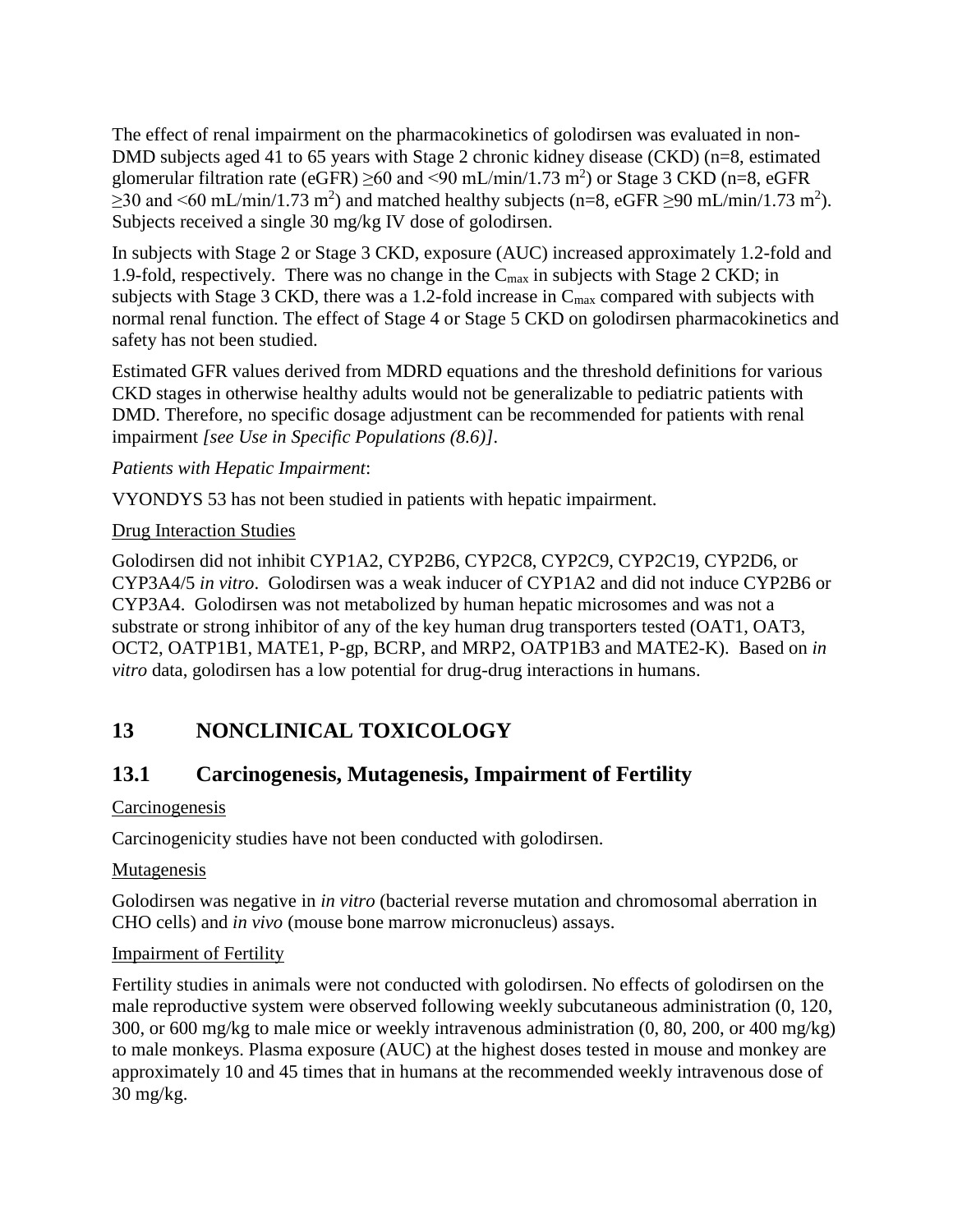## <span id="page-10-0"></span>**13.2 Animal Toxicology and/or Pharmacology**

Kidney toxicity was observed in studies in male mice and rats; findings in urinary bladder were observed in male mice.

In male mice, golodirsen was administered weekly for 12 weeks by intravenous injection (0, 12, 120, or 960 mg/kg) or for 26 weeks by subcutaneous injection (0, 120, 300, or 600 mg/kg). In the 12-week study, microscopic findings in kidney (tubular dilatation, basophilic or eosinophilic casts, vacuolation), correlated with increases in serum markers of renal function (e.g., urea nitrogen, creatinine), were observed primarily at the highest dose tested; hypertrophy of the transitional epithelium of the ureter or urinary bladder was observed at all doses. In the 26-week study, renal tubular degeneration and degeneration of the transitional epithelium of the urinary bladder were observed at all doses.

In male rats, intravenous administration of golodirsen (0, 60, 100, 300, or 600 mg/kg) weekly for 13 weeks resulted in tubular degeneration at all but the lowest dose tested; at the high dose, the microscopic changes were accompanied by increases in serum urea nitrogen.

In male monkeys, intravenous administration of golodirsen (0, 80, 200, or 400 mg/kg) weekly for 39 weeks resulted in microscopic changes in kidney (basophilia, dilatation, or mononuclear cell infiltration) at all doses, which correlated with increases in serum markers of renal function (urea nitrogen, creatinine) at the highest dose tested.

## <span id="page-10-1"></span>**14 CLINICAL STUDIES**

The effect of VYONDYS 53 on dystrophin production was evaluated in one study in DMD patients with a confirmed mutation of the *DMD* gene that is amenable to exon 53 skipping (Study 1; NCT02310906).

Study 1 Part 1 was a double-blind, placebo-controlled, dose-titration study in 12 DMD patients. Patients were randomized 2:1 to receive VYONDYS 53 or matching placebo. VYONDYS 53 treated patients received four escalating dose levels, ranging from 4 mg/kg/week (less than the recommended dosage) to 30 mg/kg/week, by intravenous infusion for 2 weeks at each dose level.

Study 1 Part 2 was a 168-week, open-label study assessing the efficacy and safety of VYONDYS 53 at a dose of 30 mg/kg/week in the 12 patients enrolled in Part 1, plus 13 additional treatmentnaive patients with DMD amenable to exon 53 skipping. At study entry (either in Part 1 or Part 2), patients had a median age of 8 years and were on a stable dose of corticosteroids for at least 6 months. Efficacy was assessed based on change from baseline in the dystrophin protein level (measured as % of the dystrophin level in healthy subjects, i.e., % of normal) at Week 48 of Part 2. Muscle biopsies were obtained at baseline prior to treatment and at Week 48 of Part 2 in all VYONDYS 53-treated patients (n=25), and were analyzed for dystrophin protein level by Sarepta western blot. Mean dystrophin levels increased from 0.10% (SD 0.07) of normal at baseline to 1.02% (SD 1.03) of normal by Week 48 of Study 1 Part 2, with a mean change in dystrophin of 0.92% (SD 1.01) of normal levels ( $p<0.001$ ); the median change from baseline was 0.88%.

Individual patient dystrophin levels from Study 1 are shown in [Table](#page-11-2) 2 .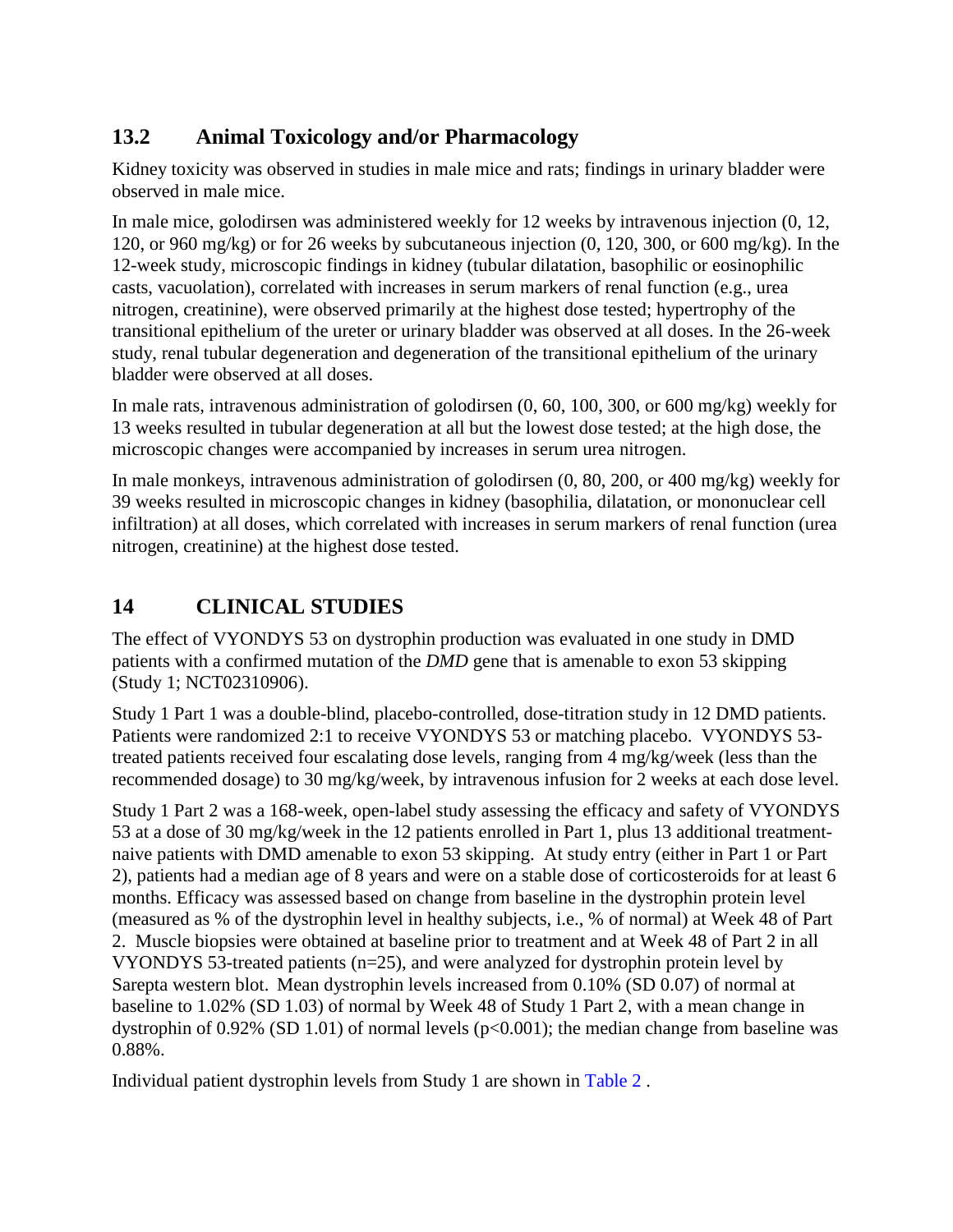|                   | Sarepta Western Blot % Normal<br>Dystrophin |                   |                            |                   |                 | Sarepta Western Blot % Normal<br>Dystrophin |                            |  |
|-------------------|---------------------------------------------|-------------------|----------------------------|-------------------|-----------------|---------------------------------------------|----------------------------|--|
| Patient<br>Number | <b>Baseline</b>                             | Part 2<br>Week 48 | Change<br>from<br>baseline | Patient<br>number | <b>Baseline</b> | Part 2<br>Week 48                           | Change<br>from<br>baseline |  |
| $\mathbf{1}$      | 0.08                                        | 0.09              | 0.01                       | 14                | 0.22            | 0.28                                        | 0.06                       |  |
| $\overline{2}$    | 0.11                                        | 0.11              | 0.01                       | 15                | 0.14            | 0.21                                        | 0.07                       |  |
| 3                 | 0.21                                        | 0.22              | 0.01                       | 16                | 0.05            | 0.42                                        | 0.37                       |  |
| $\overline{4}$    | 0.05                                        | 0.12              | 0.08                       | 17                | 0.07            | 1.03                                        | 0.97                       |  |
| 5                 | 0.03                                        | 0.12              | 0.09                       | 18                | 0.02            | 1.57                                        | 1.55                       |  |
| 6                 | 0.06                                        | 0.14              | 0.09                       | 19                | 0.12            | 1.17                                        | 1.05                       |  |
| $\tau$            | 0.12                                        | 0.37              | 0.25                       | 20                | 0.03            | 1.72                                        | 1.69                       |  |
| 8                 | 0.11                                        | 1.06              | 0.95                       | 21                | 0.11            | 1.77                                        | 1.66                       |  |
| 9                 | 0.06                                        | 0.54              | 0.48                       | 22                | 0.31            | 4.30                                        | 3.99                       |  |
| 10                | 0.05                                        | 0.97              | 0.92                       | 23                | 0.11            | 0.36                                        | 0.25                       |  |
| 11                | 0.06                                        | 1.55              | 1.49                       | 24                | 0.03            | 0.91                                        | 0.88                       |  |
| 12                | 0.07                                        | 1.91              | 1.84                       | 25                | 0.07            | 1.29                                        | 1.22                       |  |
| 13                | 0.10                                        | 3.25              | 3.15                       |                   |                 |                                             |                            |  |

#### <span id="page-11-2"></span>**Table 2: Dystrophin Expression Sarepta Western Blot by Individual Patient From Study 1**

### <span id="page-11-0"></span>**16 HOW SUPPLIED/STORAGE AND HANDLING**

#### <span id="page-11-1"></span>**16.1 How Supplied**

VYONDYS 53 injection is supplied in single dose vials. The solution is a clear to slightly opalescent, colorless liquid, and may contain trace amounts of small, white to off-white amorphous particles.

• Single-dose vials containing 100 mg/2mL (50 mg/mL) NDC 60923-465-02